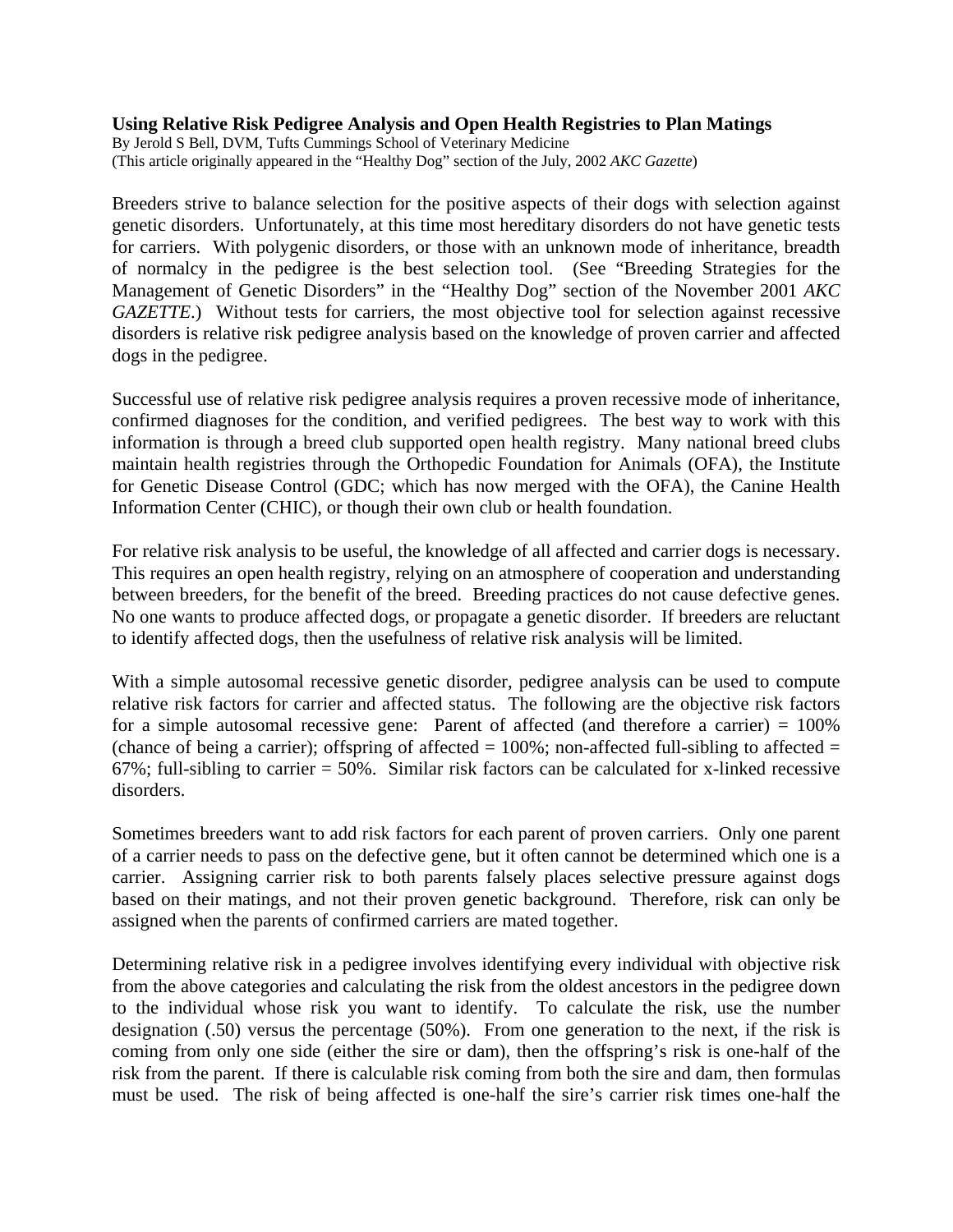dam's carrier risk. (Example from the pedigree: Half the sire's carrier risk is .0625 and half the dam's carrier risk is .0838, so the chance of producing an affected dog is .0625 x .0838 = .0052or 0.52%.)

Computing carrier risk depends on whether it is known if the dog or ancestor whose risk you are computing is affected or not. If it is not known whether the individual in the pedigree is affected, then the carrier risk is one-half the sire's carrier risk plus one-half the dam's carrier risk, minus the affected risk of the dog. From the prior example:  $.0625 + .0838 - .0052 = .1411$ or 14.11% chance of being a carrier. If it is known that the dog is not affected, then there is a more complicated formula:  $(S + D - (2SD))/(1 - SD)$  where  $S =$  one-half the sire's carrier risk, and  $D =$  one-half the dam's carrier risk.



The goal of relative risk pedigree analysis is to plan matings below the average of the breeding population. This in turn will lower the carrier rate for the breed. Calculating and averaging the relative carrier risk of the breeding dogs in the population determines the average carrier risk. The use of the Hardy-Weinberg law to determine the average carrier risk of the population (based on the percentage of proven affected dogs) is not valid. It can only be applied to randomly bred populations, where there is no selection of breeding stock, and all offspring have an equal chance to produce the next generation.

Some breeders feel that all dogs with unknown carrier risk should be assigned the average risk of the breeding population; i.e., if it is estimated that 14% of the population are carriers, then anyone without computable risk will be assigned a risk of 14%. This is an incorrect use of relative risk analysis, as breeders would lose the ability to select matings below the breed average.